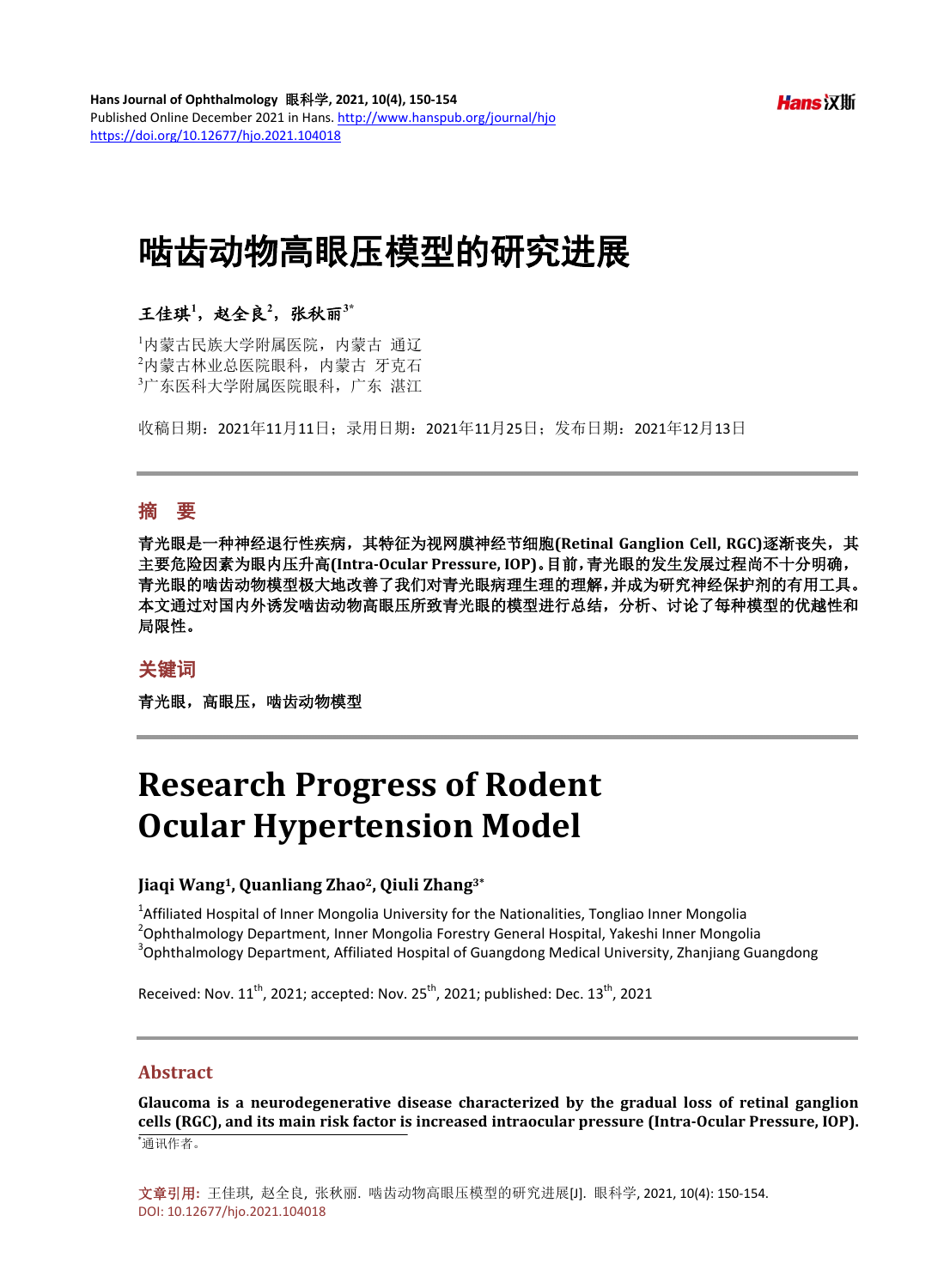**At present, the occurrence and development process of glaucoma is not very clear. The rodent model of glaucoma has greatly improved our understanding of the pathophysiology of glaucoma and has become a useful tool for studying neuroprotective agents. This article summarizes the models of glaucoma caused by high intraocular pressure in rodents at home and abroad, analyzes and discusses the advantages and limitations of each model.**

## **Keywords**

**Glaucoma, Ocular Hypertension, Rodent Model**

Copyright © 2021 by author(s) and Hans Publishers Inc. This work is licensed under the Creative Commons Attribution International License (CC BY 4.0). <http://creativecommons.org/licenses/by/4.0/>



## **1.** 前言

青光眼是一种神经退行性疾病,其特征是视网膜神经节细胞(RGCs)逐渐丧失[\[1\]](#page-3-0)。眼内压(IOP)升高是 青光眼发生和发展中主要的危险因素。控制高眼压被视为青光眼的主要治疗原则。在青光眼的研究中, 为了使人们更好地了解青光眼的发生发展的分子过程、机制和结构变化以及治疗方案效果,青光眼的动 物模型必不可少。

理想的青光眼动物模型应易于实施并具有最小的差异性,在目前可用的青光眼动物模型中,啮齿动 物模型是最优的选择之一,首先,啮齿动物的眼部解剖结构与人类有相似之处[\[2\]](#page-3-1),他们拥有类似的小梁 网结构、发达的睫状肌与 Schlemm 管,因此导致了类似的葡萄膜巩膜流出途径和房水引流途径[\[3\]](#page-3-2) [\[4\]](#page-3-3)。 其次,它们繁殖力强、寿命短、成本少,造模操作简单。除此之外,青光眼的特殊表现,例如视网膜神 经纤维层变薄,在啮齿动物青光眼模型中同样存在[\[5\]](#page-3-4)。

本篇文章旨在概述迄今已发布的四种诱导型啮齿动物高眼压性青光眼模型,以期为以后的青光眼实 验研究的动物模型选择做参考依据。

## **2.** 阻塞房角诱导高眼压性青光眼模型

## **2.1.** 自体血细胞

1980 年 Quigley [\[6\]](#page-3-5)等人首次提出使用动物自体固定红细胞注射小梁阻塞小梁网,并成功在电镜下观 察到小梁网中有被捕获和变形的红细胞: 鬼影细胞(Ghost Blood Cell, GBC), 大量变形的 GBC 聚集于小 梁网、Schlemm 管和虹膜角膜角附近,阻塞房水流出通道,导致实验动物的 IOP 升高,青光眼动物模型 造模成功。但是高 IOP 急速升高引起实验模型的角膜水肿,影响了眼底镜检查和眼压测量的准确性。因 此,这种类型的模型更适用于研究青光眼 RGC 的急性损伤。

## **2.2.** 微珠**/**微粒

2001 年 weber [\[7\]](#page-4-0)等人向灵长类动物恒河猴前房内注射 10 μm 的无菌乳胶微粒,通过限制房水流出诱 导实验动物 IOP 升高。乳胶微珠阻塞相对于自体血细胞注射而言,提高了视盘的可见性。但是,因为微 珠在前房中的位置是不受控的并且可能难以长时间保留在前房中,所以,IOP 的增加是不可控制的。经 过不断改进,2011 年 Samsel [\[8\]](#page-4-1)等开发了一种应用磁性微珠使 IOP 升高的模型,一个小的手持磁铁(0.45T) 足以使磁珠在前房中重新分布,从而更好地遮盖小梁网,同时保留瞳孔区域,以免损害眼底的可视性。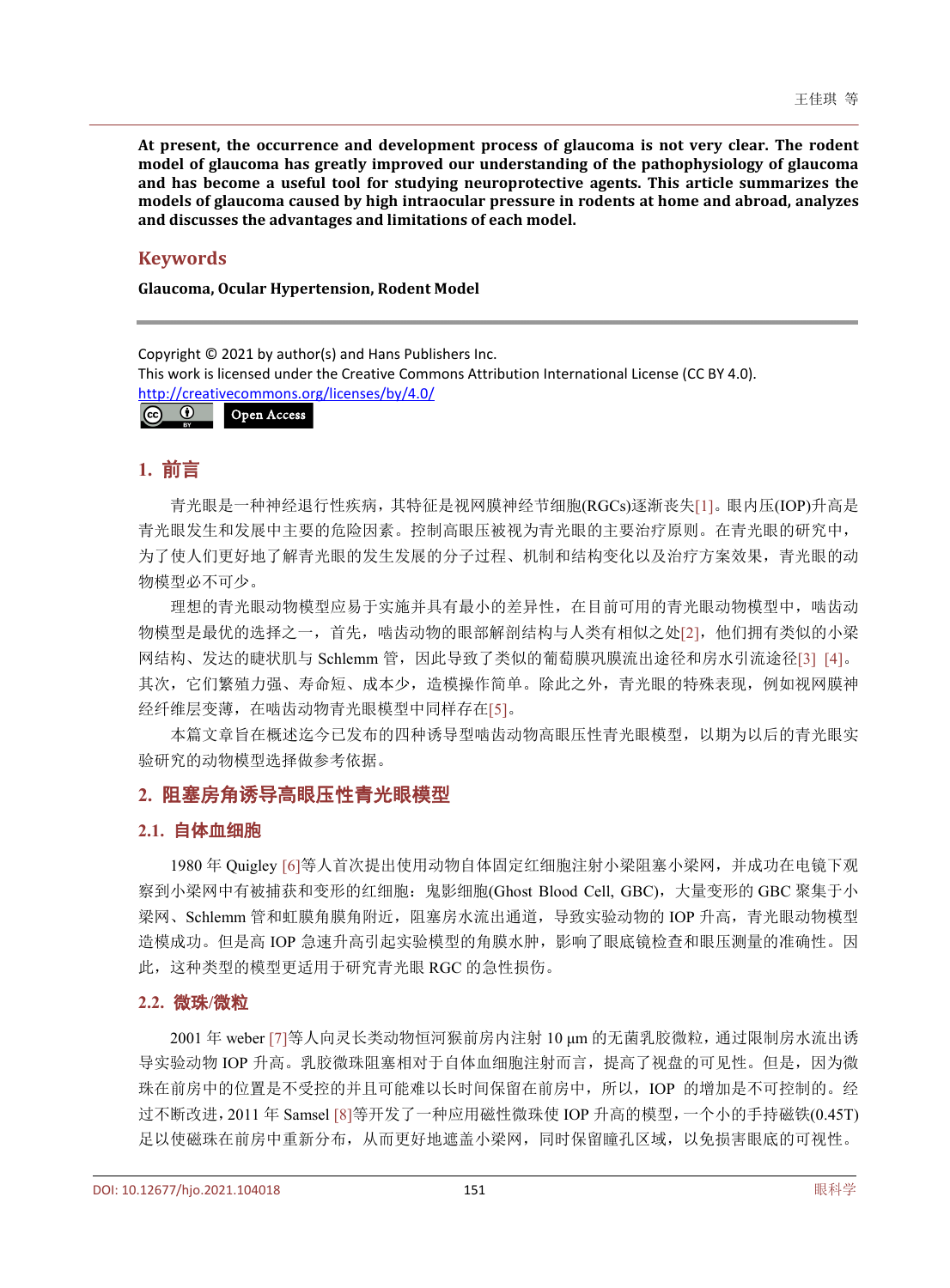与使用乳胶微粒相比,在持续增加 IOP 方面,使用磁珠可能需要更少的注射次数。随着研究的深入,研 究人员报道了使用微珠创建青光眼模型的影响因素,眼压升高的结果取决于微珠规格和啮齿动物的种类 及年龄[\[9\]](#page-4-2);单独或与聚集的微珠在 IOP 升高的持续时间和程度上没有显着差异[\[10\]](#page-4-3); 注射的微珠的总体 积和 IOP 升高之间似乎没有明确的关系[\[11\]](#page-4-4)。总之,通过微珠注射方法造模优点是 1、不需要专用设备即 可重复注射 2、可导致持续的 IOP 升高 3、可应用于各种物种。缺点是微珠在前房中的位置是不可预测的, 有可能存在于瞳孔区,影响眼底的可视性。

## **3.** 破坏小梁结构诱导高眼压性青光眼模型

#### **3.1.** 激光光凝术

激光光凝的机制是通过激光束破坏小梁网,小梁瘢痕形成,阻塞 schlemm 管,从而增加流出通道的 阻力,使眼压升高[\[12\]](#page-4-5)。眼压升高的另一种推测是由于小梁周围广泛的前粘连或内皮化[\[13\]](#page-4-6)。大多数激光 光凝是使用二极管激光器进行的,而在啮齿动物模型中主要使用的是氩激光器。激光光凝是一种非侵入 性方法,但是啮齿动物的房角较窄,经常会出现激光束无法准确的射入小梁网的问题。2019 年 CHAN K C [\[14\]](#page-4-7)等人通过激光选择性燃烧小梁网,克服了这一难点,成功建立了青光眼高眼压模型。与其他青光眼 模型相比,激光光凝在单次激光手术后,眼压升高的成功率相对较高,但对小梁网的破坏不可逆,容易 引起角膜水肿、前房积血以及眼内炎等并发症;同时需要的设备价格昂贵,操作者需要有很高的操作技 术水平。不适合在实验室中普遍应用。

#### **3.2.** 高渗盐水注入

将高渗盐水注入巩膜静脉或角膜缘血管中会增加房水流出通道的阻力,从而提高 IOP。1997 年 Morrison [\[15\]](#page-4-8)等人利用高渗盐水注入巩膜上静脉的办法制造了啮齿动物青光眼高眼压模型。这种模型也被 称为健康模型,因为它有可还原再生的特征。该技术具有一定的局限性,一是眼压升高的持续时间及其 可持续性较低,因此需要连续和反复注射盐水以引起眼压升高[\[16\]](#page-4-9)二是需要高质量解剖显微镜以及特制的 注射器以及研究者有较高的注射技术[\[15\]](#page-4-8)。

#### **3.3.** 透明质酸钠

透明质酸(HA)是小梁网状细胞外基质的主要成分,它是房水流出屏障的重要组成部分。Benozzi 等人 [\[17\]](#page-4-10)报道了 HA 的过多沉积可通过减小角膜巩膜小梁间隙的直径和/或调节通过近泪小管基底膜的水流来 阻止房水的正常流出,因此向大鼠前房注射 HA 可引起眼压升高。HA 可以通过避免虹膜或晶状体接触而 通过角膜巩膜缘注入 AC 中,并且可以在不同的角膜缘位置进行重复注射。Moreno 等[\[18\]](#page-4-11)发现,前房内 注射透明质酸钠引起大鼠的视网膜变化与青光眼眼底表现相似,因此前房内注射 HA 可能是一种新的啮 齿动物青光眼高眼压模型。该方法成本低且操作简单,但引起眼内炎等并发症的机率相对较高。

## **4.** 增加上巩膜静脉压力:巩膜静脉烧灼或结扎诱导诱导高眼压性青光眼模型

1955 年, Shareef [\[19\]](#page-4-12)等人首先描述了提高眼压的上巩膜静脉烧灼(Episcleral Vein Cauterization, EVC) 技术。其方法是将手持式烧灼器施加于巩膜上静脉,烧灼巩膜上静脉,直到观察到阻塞为明显的静脉充 血而无渗漏迹象,使房水引流途径受阻,眼压升高,且眼内压的升高与烧灼的巩膜上静脉的数量相关。 巩膜静脉烧灼法与激光光凝术相比侵入性较小,并发症更少,但是上巩膜静脉烧灼是一项技术要求很高 的过程,即使在避免巩膜损伤方面要格外小心。2006 年 Grozdanic SD 等[\[20\]](#page-4-13)报道通过结扎巩膜上静脉将 也可以使眼压升高,其眼底也会出现青光眼的不可逆损害表现。与 EVC 相比,结扎巩膜上静脉的侵入性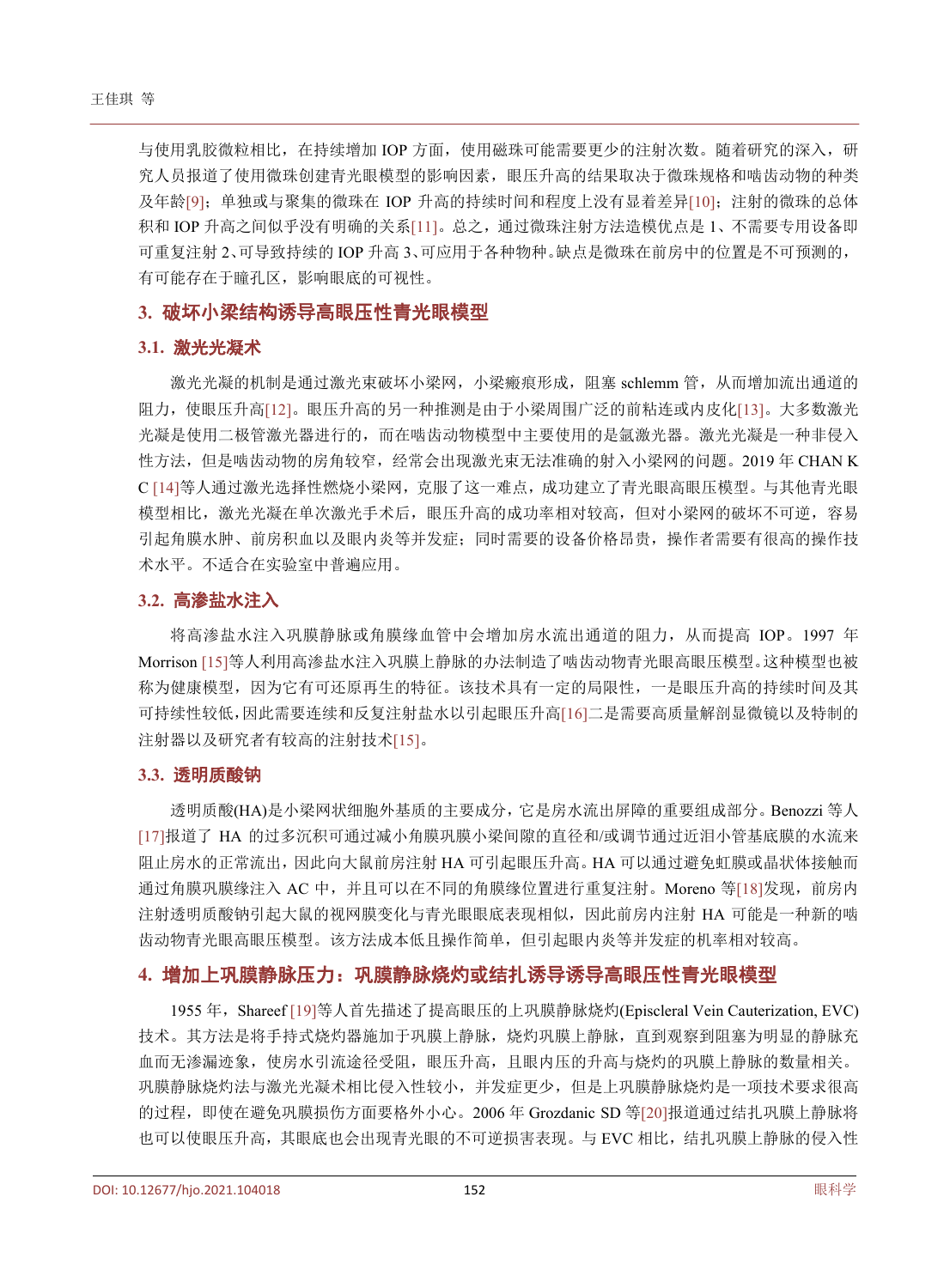较小,对透明光学介质的维护更好。还可以通过缝合紧密度来控制 IOP。

### **5.** 基因诱导高眼压性青光眼模型

遗传学研究一直是青光眼研究的热点,基因诱导高眼压性青光眼模型在啮齿动物以及其他动物模型 中均有相关报道,1988 年, Yoles E [\[21\]](#page-4-14)等人报道了 DBA/2J 品系的小鼠, 眼前段虹膜色素紊乱、瞳孔边 缘巨噬细胞堆积,拥有造成眼压升高形成青光眼的危险因素。1998 年,JOHN SW 等人[\[22\]](#page-4-15)发现 DBA/2J 小鼠是 Gpnmb 和 Tyrpl 两个基因突变产生的, 视神经的损伤程度与该品系小鼠呈年龄相关性, 可应用 DBA/2J 品系小鼠作为慢性青光眼动物模型。

20 世纪后, DBA/2J 小鼠的同一亚型 DBA/2Nnia 小鼠被应用于自发性高眼压动物模型中[\[23\]](#page-4-16), 与此 同时,AKXD28 小鼠品系高眼压青光眼模型相继被报道,DBA/2J 和 AKXD28 品系小鼠在实验中眼压升 高程度相似。有报道显示 AKXD28 小鼠的眼底视网膜损伤程度比 DBA/2J 小鼠更严重[\[24\]](#page-4-17),也就是说, AKXD28 小鼠品系更具有遗传易感性且更具研究价值。

基因是 DNA 分子上携带有遗传信息的功能片断,是生命传递遗传信息的物质,基因诱导的青光眼模 型有助于我们更清楚地识别疾病的本质,然而该项技术花费巨大且获得纯转基因系艰难,以至造模成功 率不高,仍有待于进一步研究。

青光眼是一种具有复杂病理生理学的复杂疾病,对视功能的损伤具有不可逆性,具有广泛的研究价 值。动物性青光眼模型对于阐明疾病的发生发展、开发新的视神经保护治疗方法和阻止疾病进展至关重 要。本文中,我们针对啮齿类动物特别关注其几种眼部的高眼压诱导模型,总结其具有以下特点:1、啮 齿类动物具有寿命相对短、可以进行基因改造、成本效益较低的特点;2、啮齿类动物与人眼解剖结构上 有一定的相似性;3、小梁网的激光光凝术表现出最大程度的高眼压值,其次是微珠;4、微珠和 EVC 技 术的 IOP 升高持续时间较激光光凝持续时间明显长;5、高渗盐溶液技术显示出最大的轴索损失, 激光光 凝技术的 RGC 损失最大, 其次是 HS 注射; 6、基因诱导的青光眼模型对于青光眼疾病本质认识可能更 具意义,但因花费较大、造模成功率较低,尚不能普遍应用。

近年来, 随着对青光眼疾病研究的高度重视,除了上述模型,基因诱导模型也走入了大众的视野, 因此,研究者需要根据实验的研究目的和研究方法,采取更合适的青光眼造模试验方法,从而揭示青光 眼的病理生理损伤机制,探索新的抗青光眼治疗方法。

# 基金项目

广东省医学科学技术研究基金项目(项目编号:A2020591)。

# 参考文献

- <span id="page-3-0"></span>[1] Quigley, H.A. and Broman, A.T. (2006) The Number of People with Glaucoma Worldwide in 2010 and 2020. *British Journal of Ophthalmology*, **90**, 262-267. <https://doi.org/10.1136/bjo.2005.081224>
- <span id="page-3-1"></span>[2] McKinnon, S.J., Schlamp, C.L. and Nickells, R.W. (2009) Mouse Models of Retinal Ganglion Cell Death and Glaucoma. *Experimental Eye Research*, **88**, 816-824. <https://doi.org/10.1016/j.exer.2008.12.002>
- <span id="page-3-2"></span>[3] Pang, I.H. and Clark, A.F. (2007) Rodent Models for Glaucoma Retinopathy and Optic Neuropathy. *Journal of Glaucoma*, **16**, 483-505. <https://doi.org/10.1097/IJG.0b013e3181405d4f>
- <span id="page-3-3"></span>[4] Johnson, T.V. and Tomarev, S.I. (2010) Rodent Models of Glaucoma. *Brain Research Bulletin*, **81**, 349-358. <https://doi.org/10.1016/j.brainresbull.2009.04.004>
- <span id="page-3-4"></span>[5] Bouhenni, R.A., Dunmire, J., Sewell, A. and Edward, D.P. (2012) Animal Models of Glaucoma. *BioMed Research International*, **2012**, Article ID: 692609. <https://doi.org/10.1155/2012/692609>
- <span id="page-3-5"></span>[6] Quigley, H.A. and Addicks, E.M. (1980) Chronic Experimental Glaucoma in Primates. I. Production of Levated Intraocular Pressure by Anterior Chamber Injection of Autologous Ghost Red Blood Cells. *Investigative Ophthalmology & Visual Science*, **19**, 126-136.